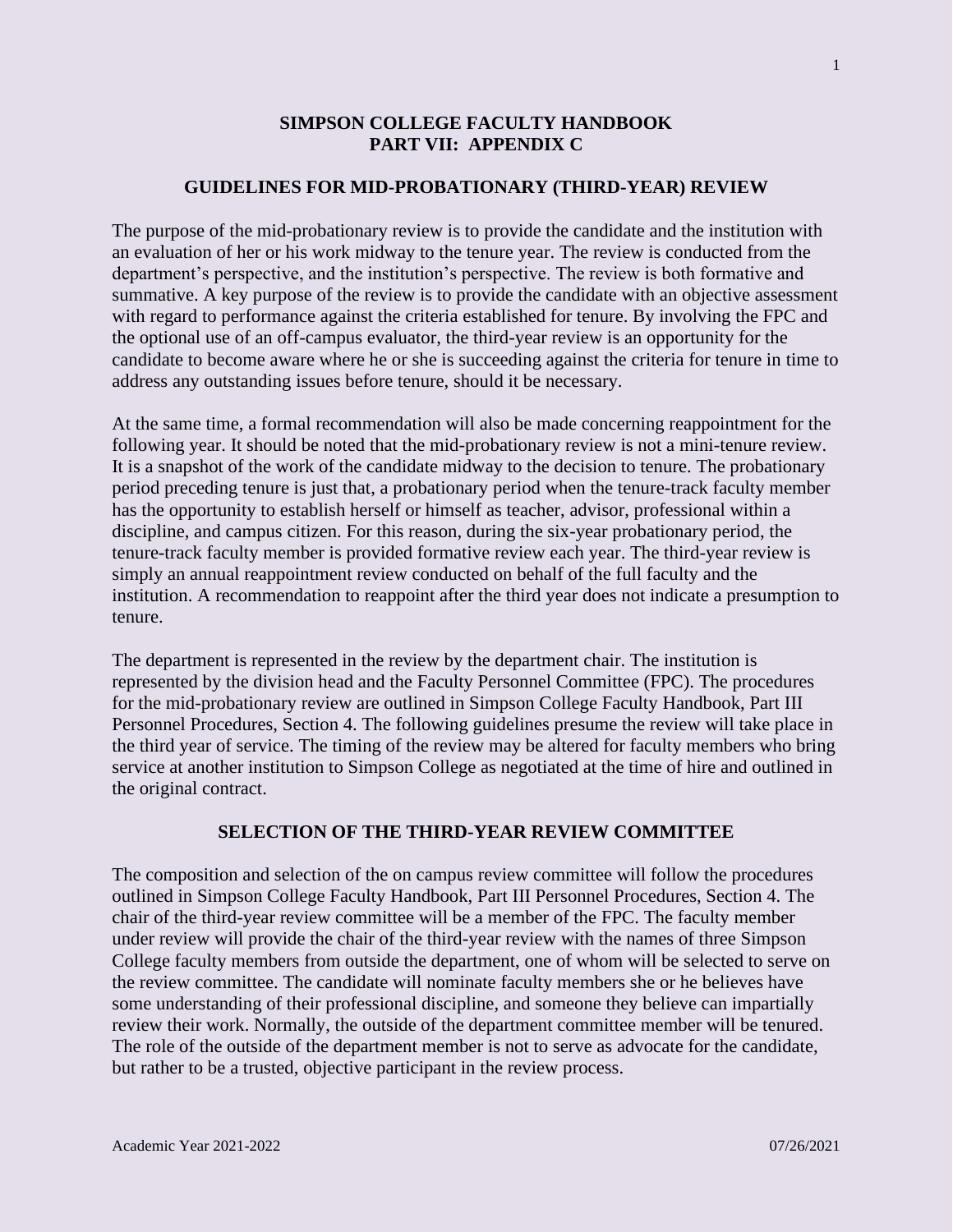The chair of the review committee will make the selection of the committee member from outside of the department. Before the committee membership has been finalized, the candidate will be given the opportunity to bring to the committee chair's (the member of the FPC) attention any real, or potential perceived conflict of interest.

# S**ELECTION OF THE OFF-CAMPUS EVALUATOR**

The selection process and expectations of the off-campus evaluator in the third-year review are outlined in Simpson College Faculty Handbook, Part III Personnel Procedures, Section 4. The faculty member under review will provide the chair of the third-year review committee the names of three possible off-campus evaluators. The prospective evaluators should be knowledgeable in the candidate's field and will normally come from a similar institution. The evaluator's role is to provide an impartial review of the candidate's work using the criteria established for tenure as described in the Simpson College Faculty Handbook. The off-campus evaluator also provides the perspective of someone well informed about the specific discipline of the candidate under review and as such may uniquely positioned to comment on the content of the courses taught by the candidate and the candidate's scholarship and other professional work.

The off-campus evaluator should not have a significant personal or professional relationship with the candidate. For example, the off-campus evaluator may have met the candidate casually at a professional conference or been on a panel with her, but they should not have conducted research together. The off-campus evaluator should be someone respected in the field who understands the challenges of being a faculty member at a place like Simpson College, but who doesn't need to be of national stature. The appropriate experience may come from being on the faculty of a similar small private college in Iowa or a surrounding state, or from previous experience at a place like Simpson College. Recognizing that new faculty may not have had the opportunity to develop professional colleagues outside of their graduate school mentors, it is expected that the department chair in her or his role as mentor to the candidate will discuss possible off-campus colleagues who may be approached to serve as off-campus evaluator. It is important that the candidate under review discloses the depth and nature of any previous relationship when presenting the chair of the committee with names for potential selection. It should be remembered that the reason to include the candidate in the process of selecting the off-campus evaluator is to make sure that the candidate feels comfortable with the person, believing that the individual is both knowledgeable and objective.

The actual invitation to the outside evaluator will be sent by the academic dean. The invitation will include the college's expectations for the review process, including a copy of the criteria for reappointment and tenure.

### **THE WORK OF THE OFF-CAMPUS EVALUATOR**

The off-campus evaluator will normally be scheduled to visit campus for one or two days. Before the visit, the evaluator will receive a copy of the candidate's self-evaluation, vitae, and any other materials (publications, photos of creative work, etc.) approved by the chair of the committee.